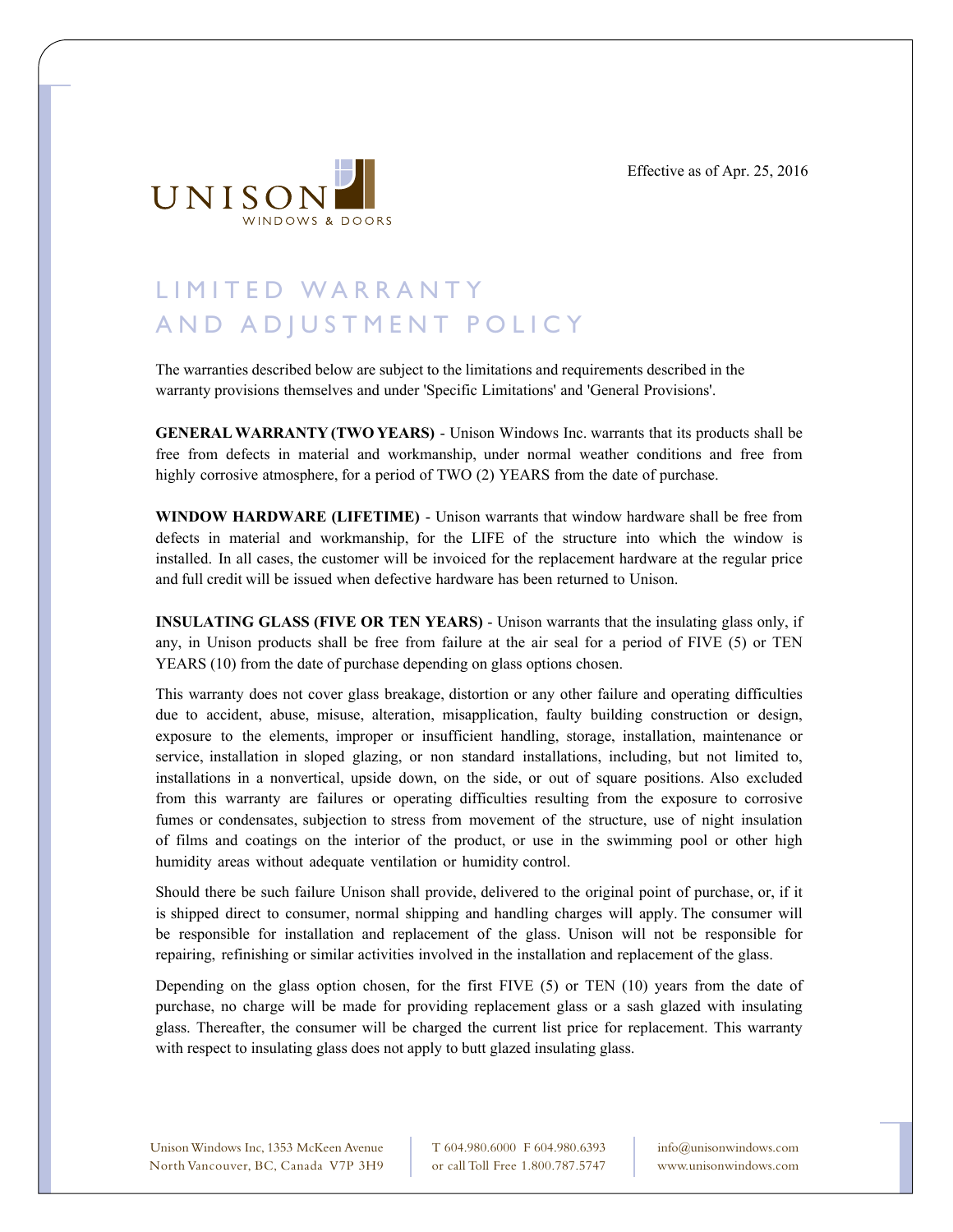**SPECIFIC LIMITATIONS -** Unison's Obligation. Except as otherwise more specifically provided in this Limited Warranty and Adjustment Policy, Unison's obligation under this Limited Warranty and Adjustment Policy shall be limited to, at its option and expense, its repair of or provision of a comparable new Unison replacement part of any part which Unison determines to be covered by its Limited Warranty and Adjustment Policy.

**Warpage of the Doors:** Warping shall not be considered a defect unless it exceeds 1/4" in the plane of the door itself, and does not refer to the relation of the door to the frame or jamb in which it is hung. In measuring the amount of warpage present in a door, the following method should be used. Place a straight edge, taut wire or string on the suspected concave face of the door at any angle which could be horizontal, vertical or diagonal, with the door in its installed position.The measurement of the warpage shall be made at the point of maximum distance between the bottom of the straightedge, taut wire or string and the face of the door. Action on any claim for warping may be deferred at Unison's option, for a period not to exceed twelve (12) months from the date of the claim at which time the claim would be reevaluated. If a door has been installed prior to such claim being made, the door must remain hung in the original installation during the period of deferment, to permit conditioning to humidity and temperature.

**Instructions:** Any warranty will apply only if the product is finished, installed and operated in accordance with Unison's instructions.

**Misuse, Abuse, Etc:** This Limited Warranty and Adjustment Policy does not cover any product that has not been properly protected and maintained with paint or stained finish in accordance with the manufacturers instructions or that has not been protected with paint or stain immediately following delivery of the products to the job site, products that have been abused, misused or altered, used for a purpose other than the for which it was intended or in a manner inconsistent with any instructions regarding its use, nor does it cover products installed that are not plumb and square before anchoring. Products must be properly sealed on the exterior with Tremco Dymonic or equivalent caulking, on the interior between the jamb and the rough opening with Hilti CF 128 foam or equivalent. Contact Unison for complete specifications. This warranty does not cover glass breakage or slight glass curvature; minor scratches or other imperfections in the glass that do not impair structural integrity or significantly obscure normal vision or other failures of operating difficulties in the glass, wood due to accident, misapplication, faulty storage, installation, maintenance or service or nonstandard installation including, but not limited to, installation in a non vertical, upside down, on the side, or out of square position. Also excluded from this warranty are failures or operating difficulties resulting from the exposure to corrosive fumes or condensates, subjection to stress from movement of the structure, use of night installation or films and coatings on the interior of the product, or use in the swimming pool or other high humidity areas without adequate ventilation or humidity control.

**Installation, Etc:** Unison will not, under any circumstances, be responsible for installation, repainting, refinishing, or other similar activities necessary to complete the replacement with the exception of the twelve months warranty in insulated glass units as described under the Insulating Glass Warranty. Beyond this provision it will be the consumer's responsibility for installation, repainting, refinishing or other similar activities necessary to complete the replacement.

**Proof of Purchase:** Unison may require proof of the date of purchase of any product, so you should retain your sales slip or invoice.

**Condensation:** Condensation on windows and ant related water damage, which may occur as the natural result of humidity within the property or changes in interior/exterior temperatures, does not indicate a defect and it is not included in the warranty.

Unison Windows Inc, 1353 McKeen Avenue North Vancouver, BC, Canada V7P 3H9 T 604.980.6000 F 604.980.6393 or call Toll Free 1.800.787.5747

info@unisonwindows.com www.unisonwindows.com